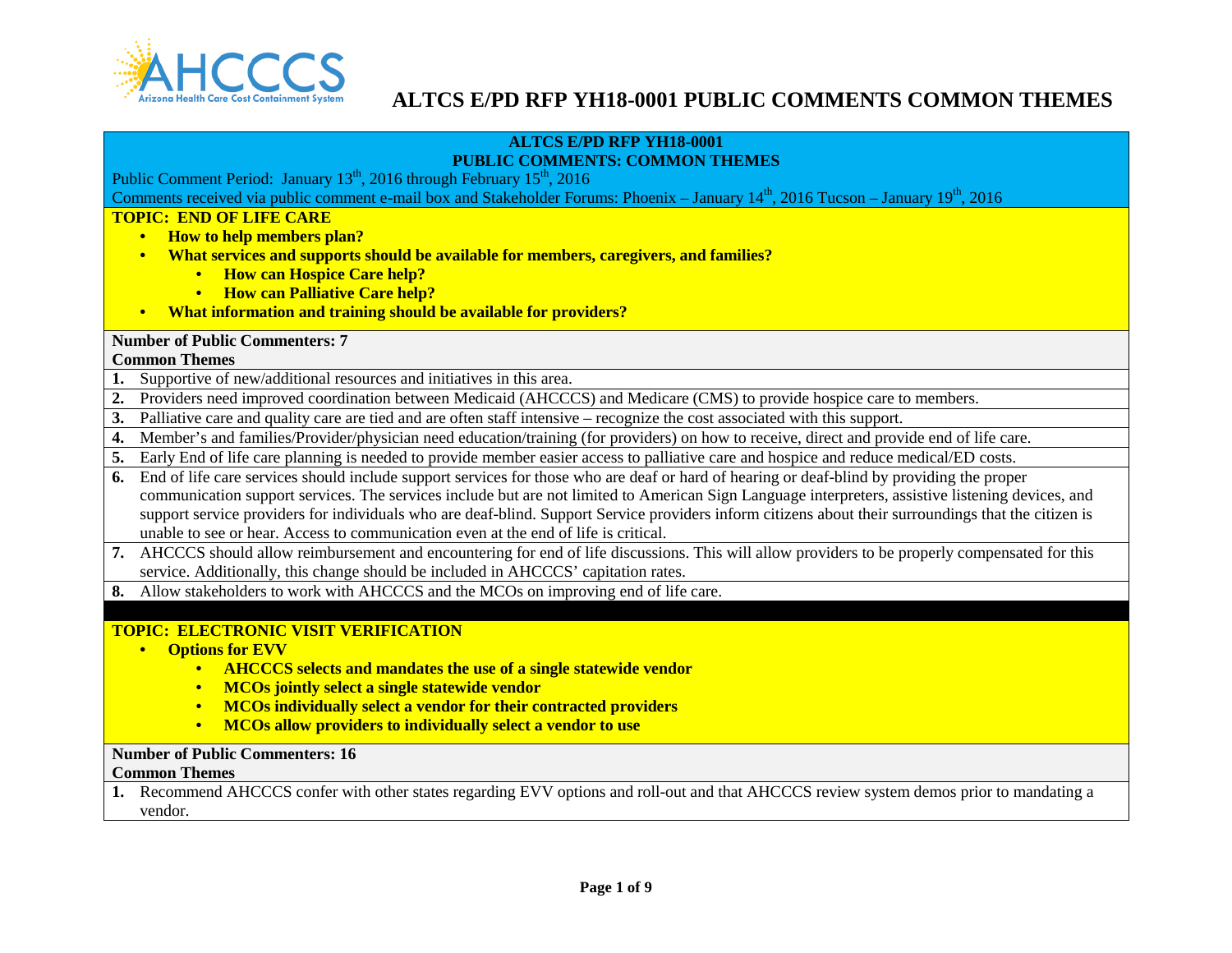

## **ALTCS E/PD RFP YH18-0001**

## **PUBLIC COMMENTS: COMMON THEMES**

Public Comment Period: January  $13^{th}$ , 2016 through February  $15^{th}$ , 2016

Comments received via public comment e-mail box and Stakeholder Forums: Phoenix – January  $14<sup>th</sup>$ , 2016 Tucson – January  $19<sup>th</sup>$ , 2016

### **TOPIC: ELECTRONIC VISIT VERIFICATION Continued**

- **2.** Concern expressed that it might extend to services provided outside of a member's own home, e.g. Day Treatment and Training and Residential programs.
- **3.** Lack of education and adequate funding will make EVV difficult for small providers, providers in remote areas and providers in general.
	- Members and providers need support in the 'electronic-age'
- **4.** Access: Various significant accessibility issues in rural areas. Consider rural area when deliberating on implementation of a successful EVV system.
	- Often members in rural areas do not have telephone land lines.
	- Often there is no cell tower service in rural areas or service is intermittent.
	- Due to connectivity issues in rural areas, an exception process or a back-up process should be implemented.
	- A possible solution for the rural areas is to only mandate EVV in Maricopa and Pima counties and make it optional in other counties.
- **5.** AHCCCS selects and mandates the use of a single statewide vendor
	- PRO: Would create a single, consistent system for all users.
	- CON: Would eliminate any current vendor relationships established with each MCO.
	- CON: MCOs would have to develop systems to ensure appropriate connectivity between systems which would take considerable financial and workforce resources.
	- CON: Implementation of a single statewide EVV system that is required for all providers eliminates competition, thus reducing the incentive for the EVV provider to maintain customer service that is responsive and effective for members.
- **6.** Allowing MCOs to jointly select a single statewide vendor
	- Consider having the Arizona Association of Health Plans (AzAHP) collaborate on the selection of a single vendor.
	- PRO: Would create a single, consistent system for all users.
	- PRO: MCOs have more flexibility with future enhancements.
	- CON: Would eliminate any current vendor relationships established with each MCO.
	- CON: MCOs may have to develop systems to ensure appropriate connectivity between systems which would take considerable financial and workforce resources, depending upon vendor choice.
- **7.** Allowing MCOs to individually select a vendor for their contracted providers
	- PRO: Provides increased flexibility for MCOs.
	- CON: Providers would need to report in a format prescribed by each MCO.
	- This may require provider agencies to adjust their systems based on varying MCO reporting requirements and therefore create a large burden on provider agencies, particularly small, locally based agencies.
	- NEUTRAL: Each MCO would need to report in a uniform format to the state; recommend AHCCCS develop this reporting template.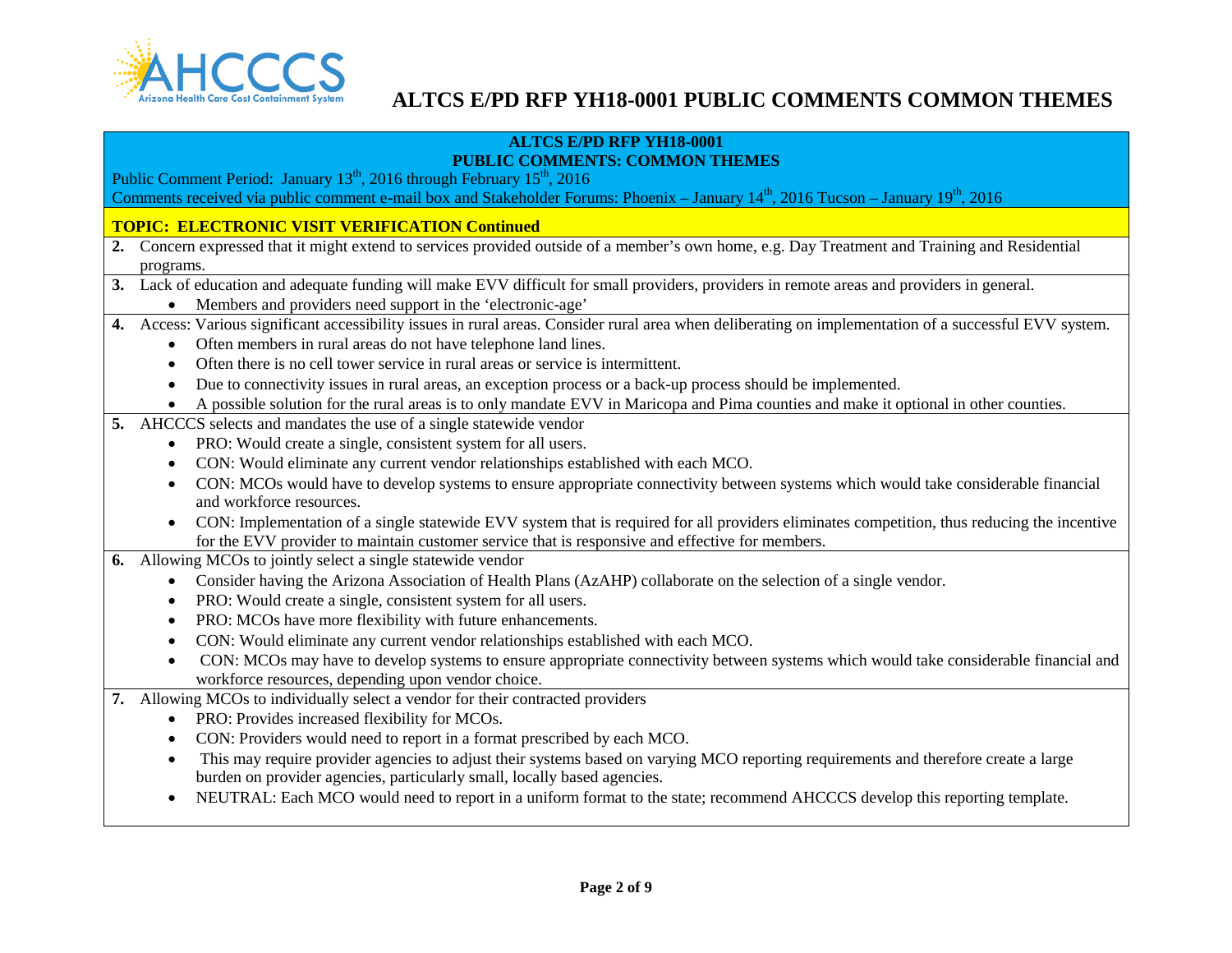

#### **ALTCS E/PD RFP YH18-0001 PUBLIC COMMENTS: COMMON THEMES**

Public Comment Period: January  $13^{th}$ , 2016 through February  $15^{th}$ , 2016 Comments received via public comment e-mail box and Stakeholder Forums: Phoenix – January  $14<sup>th</sup>$ , 2016 Tucson – January  $19<sup>th</sup>$ , 2016

## **TOPIC: ELECTRONIC VISIT VERIFICATION Continued**

**8.** Costs issues and implications

- Concerns expressed over using a system with soft/hardware with a cost to members and caregivers (e.g. cell data plans).
- Who will pay for the EVV service? Please note that there are additional overhead costs associated with developing, implementing, and maintaining a technological time capture system such as EVV. Recent and prolonged rate cuts for Medicaid providers across the State over the last several years markedly decrease providers' ability to comply with such a systems change without an increase in reimbursement of some kind to accommodate.
- Reduction in costs and occurrences of fraud, waste and abuse.

## **9.** System features and flexibility

- Choose a system that is not administratively intensive and will ensure reduction in paperwork as intended.
	- a. What mechanisms will be used in place of member signature? Consider formally allowing electronic signature.
	- b.EVV may not eliminate this practice altogether due to the lack of technological capability in the Member's home. However, experience tells us that some reduction in the administrative burden of timesheets can be expected.
- Produce reports similar to the Non-Provision of Services (NPS) log process to replace the current NPS report.
- Address language barriers.
- Need a system that allows for care providers with split shifts.
- Consider requiring use of an EVV 1-800 number for dial-in, ensure it is an efficient/speedy process for call-in (e.g. taking minutes to get through a call-in system will vary the actual clock-in time).
- Consider an EVV system which allows for multiple methods of time entry (e.g. telephonic, online, fax, paper mail) to address all populations served.
- Consider each caregiver having a unique code/identifier.
- The system should incorporate authorizations (PA) for services:
	- a. Allow updates of authorizations as they are often not entered timely or are not entered with an adequate # of units on payer end.
- Clock-in considerations:
	- a. Consider a back-up plan for when clock-in times are missed.
	- b. Ensure an individual clocking-in/out is actually at the correct location.
	- c. Delayed clock-in due to member care emergencies/issue requiring immediate attention upon arrival. This requires administrative work-around to enter/validate work hours which can be time consuming and costly.
- **10.** Providers and MCOs must be informed of their specific responsibilities and obligations pertaining to the relationship, contractual requirements, oversight, and reporting requirements with the EVV vendor. Provide clear description of required EVV features which enables each provider to choose how to integrate those requirements into EVV operations and service delivery.
- **11.** Will it be required for EVV and Remote Health Monitoring be provided in a single system?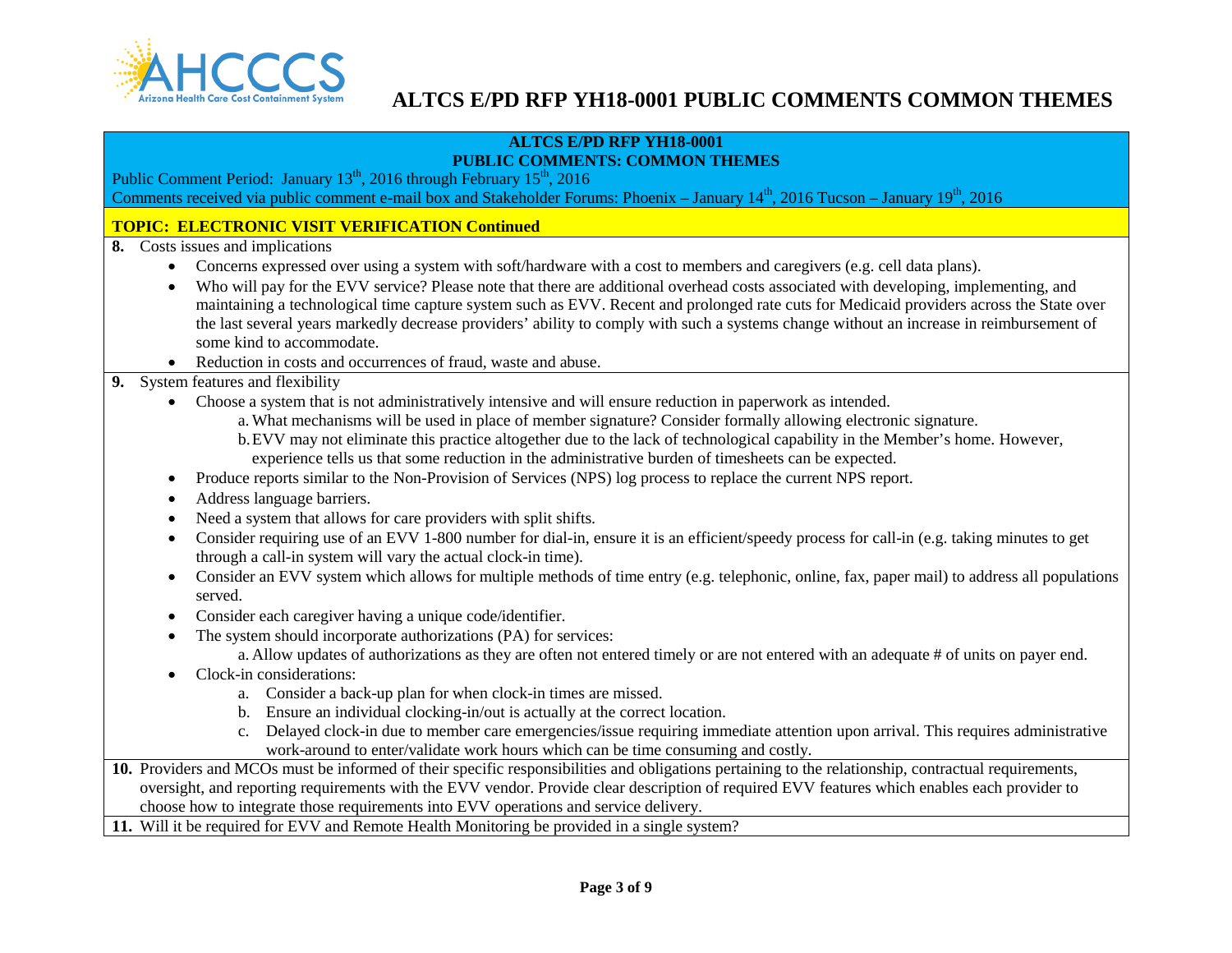

#### **ALTCS E/PD RFP YH18-0001 PUBLIC COMMENTS: COMMON THEMES**

Public Comment Period: January 13<sup>th</sup>, 2016 through February 15<sup>th</sup>, 2016

Comments received via public comment e-mail box and Stakeholder Forums: Phoenix – January  $14<sup>th</sup>$ , 2016 Tucson – January  $19<sup>th</sup>$ , 2016

## **TOPIC: ELECTRONIC VISIT VERIFICATION Continued**

**12.** Consider how EVV will impact live-in caregivers.

**13.** Will EVV be used to track supervisor/customer service visits.

## **TOPIC: REMOTE HEALTH MONITORING**

- **What opportunities exist for implementing Remote Health Monitoring?**
- **What challenges exist for implementing Remote Health Monitoring?**
- **How can Remote Health Monitoring be utilized to improve member outcomes?**

## **Number of Public Commenters: 5**

### **Common Themes**

- **1.** Concern expressed that it might extend to services provided outside of a member's own home, e.g. Day Treatment and Training and Residential programs.
- **2.** Cost issues and implications:
	- Lack of adequate funding will make these services difficult for small providers and providers in remote areas.
	- Remote Health Monitoring involves additional overhead cost.
	- Consider provision of additional reimbursement to cover the cost of the new system.
	- Consider, in the event additional reimbursement is passed along via payments to MCOs that specified amounts are passed through the MCO directly to individual providers who will be responsible for implementing the system for the populations they serve directly.
	- May be costly to providers. Use of such a system requires that the provider engage in actively scheduling and tracking in-home visits with members to prevent any missed monitoring of the Member's health needs.
	- RHM systems are often integrated with EVV, which adds additional administrative cost.
- **3.** Allowing freedom for providers to choose their own systems
	- Allows providers who have already implemented a system to remain with their existing vendor.
	- Consider provider mandate of outcome measures rather than a focus on use of a particular EVV system.
	- Consider integration requirements that would allow providers to integrate current systems with a new vendor system (e.g. "interface").
- **4.** Will it be required for EVV and Remote Health Monitoring be provided in a single system?
- **5.** Opportunities in Remote Health Monitoring
	- A mechanism for capturing health data in real time.
	- Can increase the Member's ability to manage their own care, and that increased monitoring of service utilization can help reduce cost for MCOs and state agencies.
	- Allows for real-time data capture through GPS (Global Positioning Systems) technology.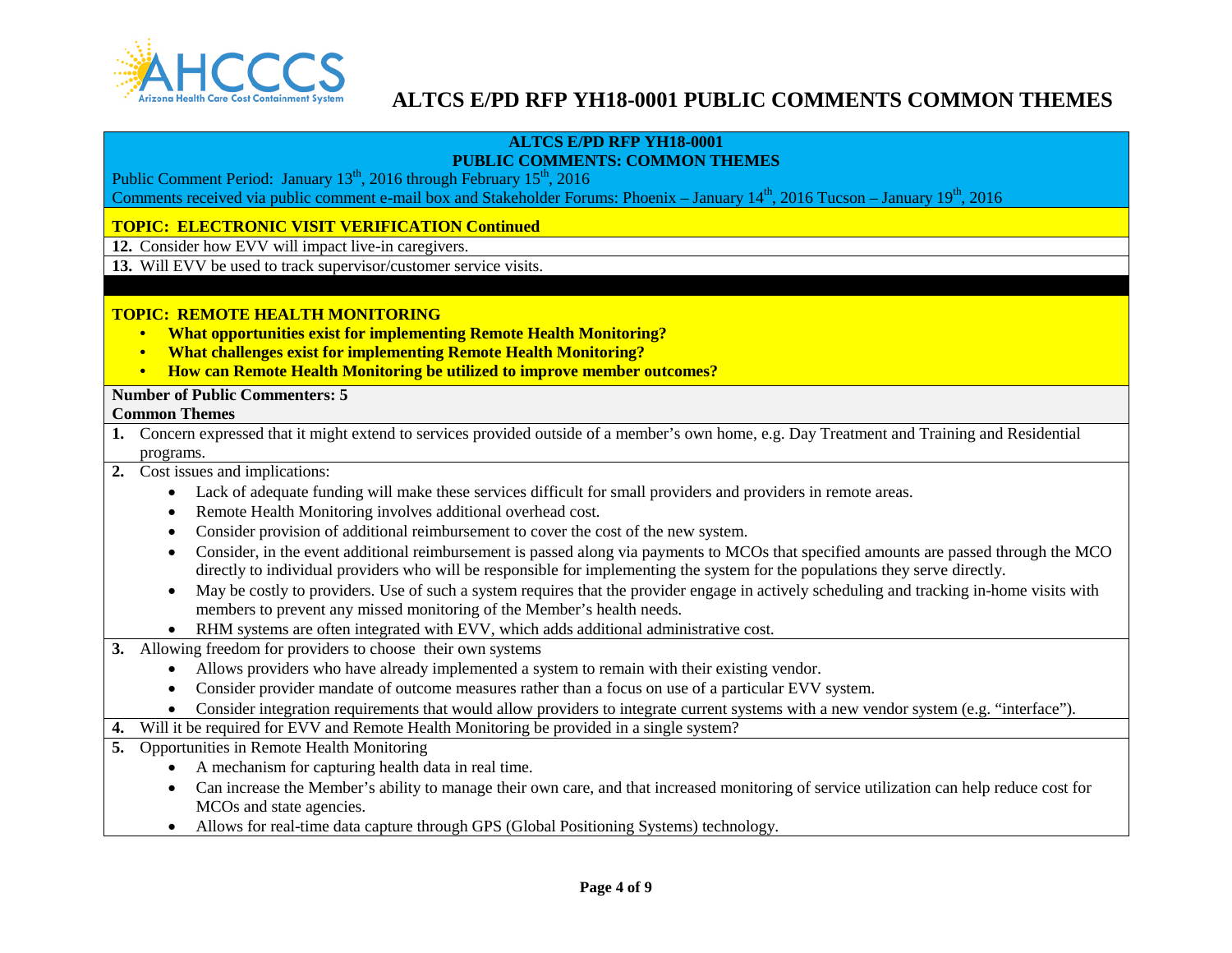

### **ALTCS E/PD RFP YH18-0001 PUBLIC COMMENTS: COMMON THEMES**

Public Comment Period: January 13<sup>th</sup>, 2016 through February 15<sup>th</sup>, 2016 Comments received via public comment e-mail box and Stakeholder Forums: Phoenix – January  $14<sup>th</sup>$ , 2016 Tucson – January  $19<sup>th</sup>$ , 2016

## **TOPIC: REMOTE HEALTH MONITORING Continued**

- **6.** Members may feel that their care is being monitored too closely.
- **7.** Our experience has shown that remote health monitoring can be very helpful in reducing serious complications when combined with other interventions performed collaboratively with a cooperative, adherent patient. While the results were successful, the process was highly labor intensive and not scalable.

There are now more sophisticated sensors available but most require a landline or internet connection in addition to the cost of the equipment. The real cost and operational hurdle, however, is establishing who will receive the information and what steps they are able to take to intervene rapidly. Having access to multiple clinical measures is only useful if there is a clear, timely process to act on the information received. Providers will have to actively participate in the process and be reimbursed for their time.

- **8.** AHCCCS should stress the philosophy that Attendants are a significant part of the Member's care management team, and can at times play a significant role in improving health outcomes for Members, which can be accomplished with in-home provider or agency involvement.
	- Attendants working in the homes of Members can help to improve health outcomes, either via the use of quality reporting measures or via engaging in RHM in the member's home.
	- Attendants can encourage the member to participate in health screenings, surveys on care quality, and education on their own care needs resulting in positive health outcomes.
	- As caregivers, Attendants know better than most about the member's lifestyle, wants, and needs related to their health condition. Attendants have the ability to work closely with the member to affect alterations (small and large) in the member's lifestyle, which can also impact health outcomes over time.
	- MCOs should develop systems that train and employ attendant care workers working with members who have chronic conditions on the collection of real-time health care data. This will help the MCO track and monitor ongoing healthcare needs of the member, enabling the MCO to prevent unnecessary hospitalizations, emergency rooms visits, or other avoidable heath crises.

### **TOPIC: VALUE-BASED PURCHASING**

- **How can we incorporate VBP in an LTSS environment specific to long term care services (HCBS and NFs)?**
	- **What do these VBP initiatives look like?**
	- **What are the measurable outcomes to determine valued providers?**

## **Number of Public Commenters: 4**

#### **Common Themes**

- **1.** Incentives should not come from base rate but funded as increases or incentives.
- **2.** Delivery should be based on predictive outcome analysis, data driven, and a mixture of technology and focused care services.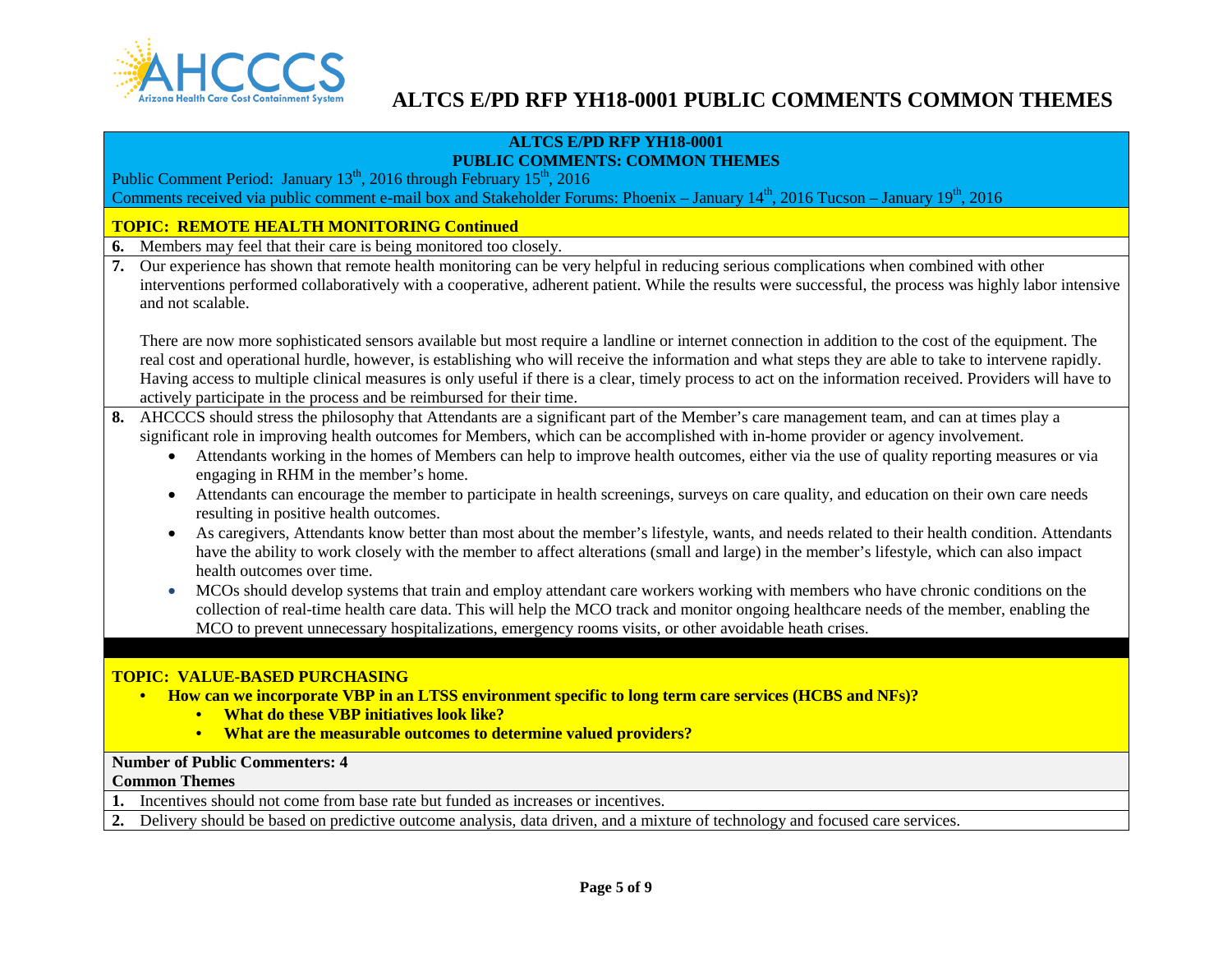

#### **ALTCS E/PD RFP YH18-0001 PUBLIC COMMENTS: COMMON THEMES**

Public Comment Period: January 13<sup>th</sup>, 2016 through February 15<sup>th</sup>, 2016 Comments received via public comment e-mail box and Stakeholder Forums: Phoenix – January  $14<sup>th</sup>$ , 2016 Tucson – January  $19<sup>th</sup>$ , 2016

### **TOPIC: VALUE-BASED PURCHASING Continued**

- **3.** Geographical considerations: Identify how many providers each geography is able to support. When you fragment the market too much providers are generally weak, do not innovate because there is no rewards for doing so and can not achieve the economies of scale.
- **4.** Consider the proposed CMS Conditions of Participation in Medicare and Medicaid proposed rules (COP) and the cost implications for SNF's should these be adopted as proposed in 2016/2017. CMS projects the cost for COP implementation to be at least \$45,000 per SNF- our own estimates more than double that. Much of the cost is centered on new credentialed staffing requirements, quality improvement assurances and more stringent rules around clinical outcomes. The Plans and the state will have to support these changes – both monetarily and in program initiatives – or both quality outcomes and financial viability may be seriously compromised.
- **5.** How will value-based purchasing work across the disciplines when multiple providers are involved?
- **6.** Use current reporting and measurement data, to ensure that new administrative burdens are kept to a minimum.
- **7.** Problematic areas with the current policy include the percent of spend requirement that will ultimately reach 50 percent. Currently, there is very little penetration among providers, *especially in rural areas*.
	- First, a situation in which an MCO contracts with primary care providers, the MCO is required to have signed agreements with providers who treat less than 50 members in order to hit the 50 percent target.
	- Second, contracting with home and community based service (HCBS) providers where the members are placed becomes problematic, particularly if 40 percent or more of MCO spend is generated by home-based members. Contracting with HCBS providers, such as personal care attendants, is equally ineffective as these providers may not sustain enough contact with members to influence behavior.

Due to the low volume of membership in any one geographic area, as well as the high variability of costs from year to year among ALTCS EPD members, any rewards structured into the contract would more likely be earned as a result of normal fluctuation rather than improved oversight and management. While there are many providers who are very strong in the areas of data analytics and utilization management, when contracting with small providers with limited membership, it becomes difficult to provide sufficient financial benefit to incent providers to take on the additional administrative functions that would be required for the desired results.

Providing MCOs flexibility in contracting will result in positive outcomes for both members and AHCCCS, we also believe that the current value based purchasing medical spend requirements will force MCOs to enter into agreements that will not result in the desired outcomes. We recommend that AHCCCS create an ALTCS EPD MCO and provider workgroup tasked with examining the issues surrounding value based purchasing in the long term care industry and producing policy recommendations for AHCCCS consideration.

Other topics for consideration include combining Medicare and ALTCS EPD spend (a medical spend target sufficiently high to incentivize provider contracting while avoiding contracts that have very little chance of success and will result in administrative costs to AHCCCS, its MCOs and providers) and determining the necessary scale among providers to implement management functions that will result in improved outcomes.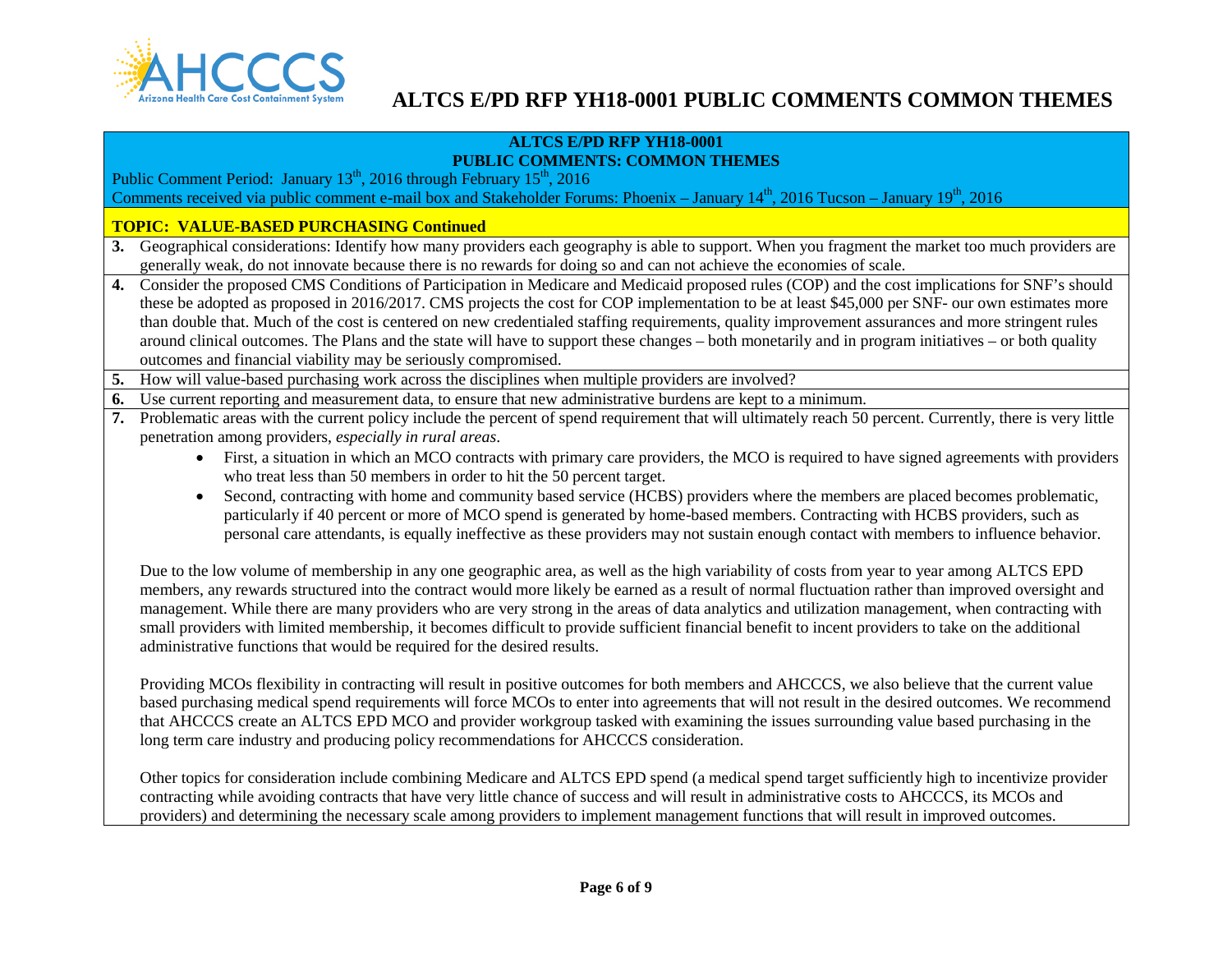

#### **ALTCS E/PD RFP YH18-0001 PUBLIC COMMENTS: COMMON THEMES**

Public Comment Period: January  $13^{th}$ , 2016 through February  $15^{th}$ , 2016 Comments received via public comment e-mail box and Stakeholder Forums: Phoenix – January  $14<sup>th</sup>$ , 2016 Tucson – January  $19<sup>th</sup>$ , 2016

## **TOPIC: GEOGRAPHIC SERVICE AREA COMPOSITION**

- **Should the GSA composition change?**
- **Considerations**
	- **Access to care**
	- **Network sufficiency**
	- **Rural and Urban areas**
	- **Cultural factors**
	- **Member placement**
	- **MCO financial viability**
	- **Capitation rate credibility**

## **Number of Public Commenters: 1**

### **Common Themes**

- **1.** Consider a three GSA structure Northern Arizona, Southern Arizona (excluding Maricopa County), and Maricopa County.
	- Allows for continuity throughout the care continuum and enables contractors to have the critical mass necessary to deploy infrastructure and programs that will improve the health outcomes and overall well‐being of the ALTCS population.
	- In order to ensure that the experience meets the needs of our member expectations, an understanding of unique cultural and linguistic attributes is necessary. This regional structure is designed considering the cultural competencies and tendencies of Arizona's populations, and will permit ALTCS issuers in single contract regions to streamline and integrate medical health treatment throughout the care continuum.
	- Structure permits ALTCS issuers to establish the integrated network necessary to meet the needs of the complex membership, ensuring that members are obtaining services closer to home while continuously monitoring referral patterns to identify gaps in care and ensure care is delivered at the right acuity level, at the right time.
- **2.** Within a three GSA structure, consider awarding a single plan for each of the Northern and Southern Regions.
	- This structure will also decrease the administrative burden for ALTCS providers, having only one set of contracts and processes, best promoting seamless experiences between the contractors and the sub‐contractors (providers) in order to facilitate optimal overall health outcomes for this complex population.
	- In rural counties allow for leverage scale to develop efficient transportation management systems as well as a telehealth vendor to ensure care, especially specialist care is more accessible to members and affordable to contractors and the state.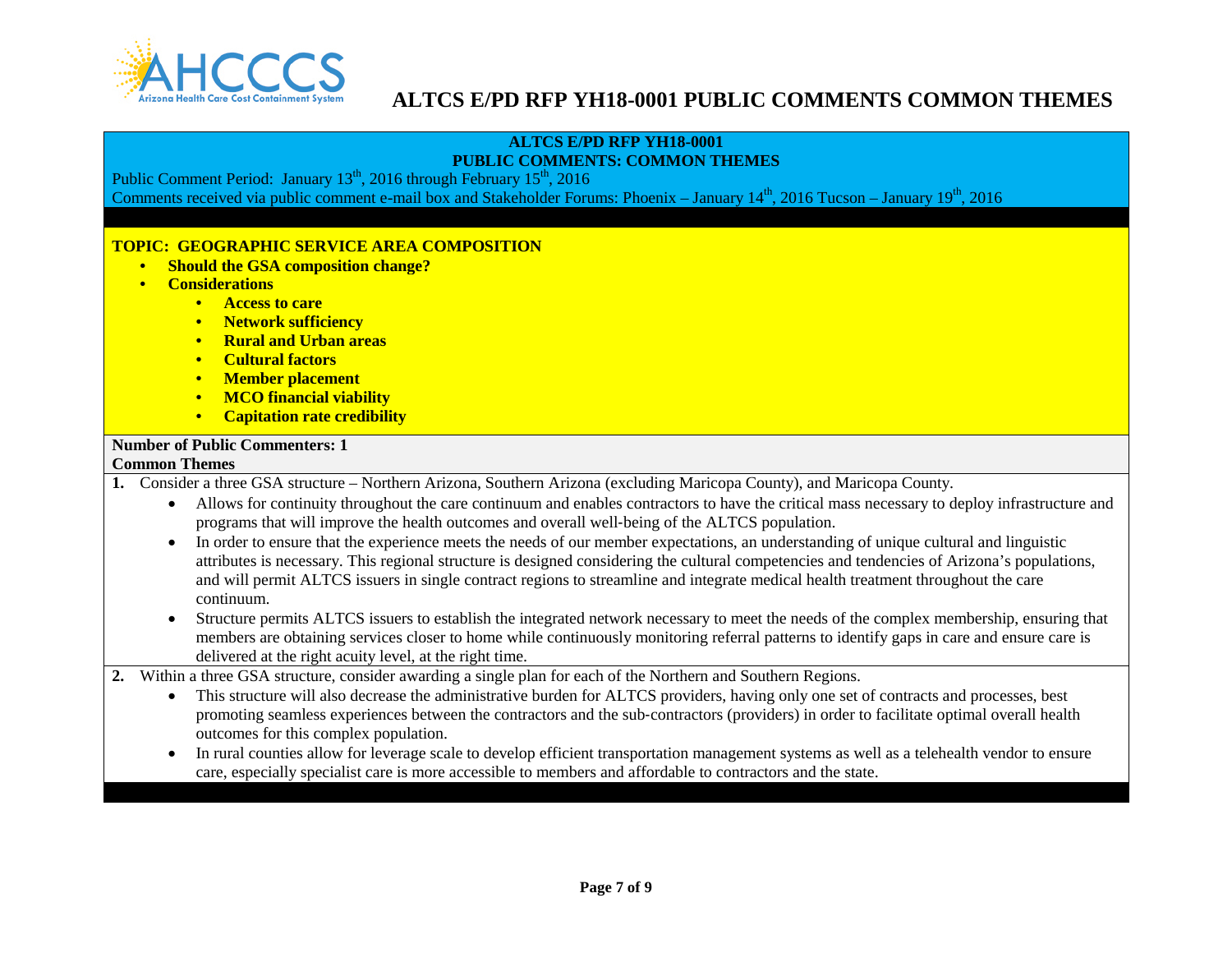

#### **ALTCS E/PD RFP YH18-0001 PUBLIC COMMENTS: COMMON THEMES**

Public Comment Period: January  $13^{th}$ , 2016 through February  $15^{th}$ , 2016 Comments received via public comment e-mail box and Stakeholder Forums: Phoenix – January  $14<sup>th</sup>$ , 2016 Tucson – January  $19<sup>th</sup>$ , 2016

**AHCCCS received Public Comment regarding other important areas of focus. Those topics are summarized below. For comments received outside the scope of the RFP, the comments are not listed below; however, AHCCCS will take follow-up action as appropriate.**

- **1.** Consider aligning behavioral health benefits and services provided by ALTCS E/PD system and the RBHA system, particularly for those members transitioning from the RBHA system to Long Term Care, including members determined to have a serious mental illness. Ensure adequate access to care in all areas, including rural areas.
- **2.** Keep a program focus on the outcome of keeping members safe and healthy at home and set expectations accordingly.
- **3.** Consider moving toward a different model of care where we focus all packages on clear and defined outcomes short visits focusing on ADL's, medication compliance and safety.
- **4.** Member Councils are important and so are Provider Councils and Stakeholder Groups. This expectation should be imbedded in the requirements.
- **5.** Providers consistently encounter challenges on the payment front, often in the form of inaccurate or delayed payment. Please carefully consider capability and capacity when evaluating a bidder's ability to pay in a streamlined and timely fashion.
	- Systems conversions are typically a nightmare and should be monitored.
	- Customer service aptitude should be key.
	- We appreciate the provider claims survey that AHCCCS conducts annually and encourage you to continue this.
- **6.** We value your intense scrutiny on the accuracy of the SNF Provider Assessment payments, and urge you to continue to make this a staff priority.
- **7.** The SNF network is fragile. We just recently experienced a SNF closure in rural Wilcox. There are several rural locations where there is only one SNF available and more closures are possible.
	- MCO partnerships must be established with an understanding Medicaid rates do not currently meet cost, and expectations must be realistically set by both existing and new ALTCS Plans. We believe that a CPI or COLA should be annual, as the state budget allows.
	- Convene a stakeholder discussion about the effectiveness of the Uniform Assessment Tool (UAT). I believe that the consistency of application of the UAT and the validity of the tool is in question after decades of use without substantive revision. This tool has significant clinical and financial implications.
- **8.** We have seen a great increase in acuity reported by our Medicaid assisted living providers and the rates are insufficient to meet the increased care needs. I urge you to make *identifying costs and member needs in assisted living* a priority. If you want to keep ALTCS members at a less restrictive level than SNF, then we need to know what that those costs truly are and what the market will bear. Quality of care is at risk, particularly on the behavioral front, if we do not move assisted living acuity and its accompanying ramifications front and center in our public policy dialogue. New MCO's will find Arizona assisted living very different from other states and that should be noted in the bidding process.
- **9.** An increasing amount of specialty care is being provided both in the SNF and AL setting, much of it focused on behavioral care but also including ventilator, dialysis and bariatric care- just to name a few key areas. AHCCCS needs to better understand the scope of this care, and create greater uniformity in scope of service between the various MCO's and, of course, any new bidders. I recommend an examination of cost and rate differentials in specialty care, so that we can truly document the acuity in the ALTCS program.